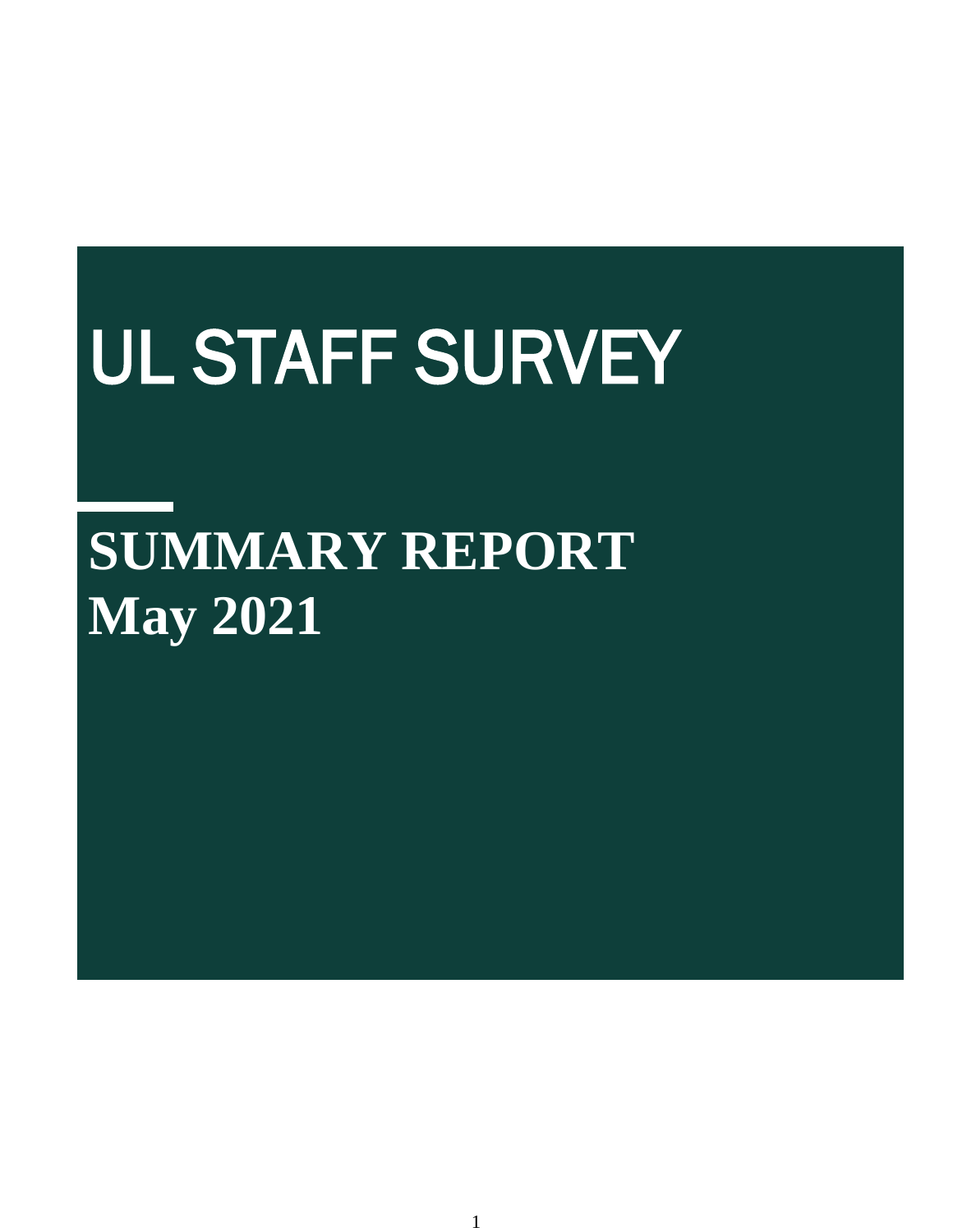

### Introduction

Below is a summary report of the UL Staff Survey on Remote Working, carried out in April-May 2021.

The purpose of this survey was to gather information on how staff are experiencing working remotely in the changing environment posed by the Covid-19 pandemic. All responses to the survey were anonymous and treated with the strictest confidence. The survey responses were collated to highlight issues staff are experiencing with remote working, and to identify any equality and diversity issues that need to be addressed by the University. This report highlights some of the key findings, however an analysis of the full survey (in particular the extensive detailed comments provided by respondents) is ongoing. The combined results will feed into the creation of a Remote Working Policy for the University of Limerick.

A total of 902 people responded to the survey.

#### Response rates by gender

902 respondents provided information on their gender. 598 (66.3%) were female, 273 (30.3%) were male and 31 (3.4%) were non-binary or preferred not to say (NOTE: the nonbinary and prefer not to say groups were combined for the analysis, as were the Professional, Administrative, Technical and Support staff groups, to ensure the anonymity of respondents).

#### Response rates by position and gender

Table 1 shows the response rates by role and gender. 45% (n = 395) of respondents were Professional/Administrative staff, 36% (n = 317) were Academic staff, 8% (n = 69) were Research staff, 8% (n = 69) were Technical staff, 3% (n = 23) were Support staff and 2% (n = 14) were in other roles.

81% (n = 389) of Professional/Administrative staff who responded were female, as were 55.5% (n = 176) of Academic staff, 53.6% (n = 37) of Research staff, 47.8% (n = 33) of Technical staff, 52.2% ( $n = 12$ ) of Support staff, and 85.7% ( $n = 12$ ) of staff in other roles.

|      | Academ         | Research         | Admin         | <b>Technical</b> | Support          | Other     | Total             |
|------|----------------|------------------|---------------|------------------|------------------|-----------|-------------------|
| N    | 317            | 69               | 395           | 69               | 23               | 14        | 887               |
| male | 126<br>(39.7%) | 29<br>$(42.0\%)$ | 69<br>(17.5%) | 35<br>(50.7%)    | 10<br>$(43.5\%)$ | $(7.1\%)$ | 270<br>$(30.4\%)$ |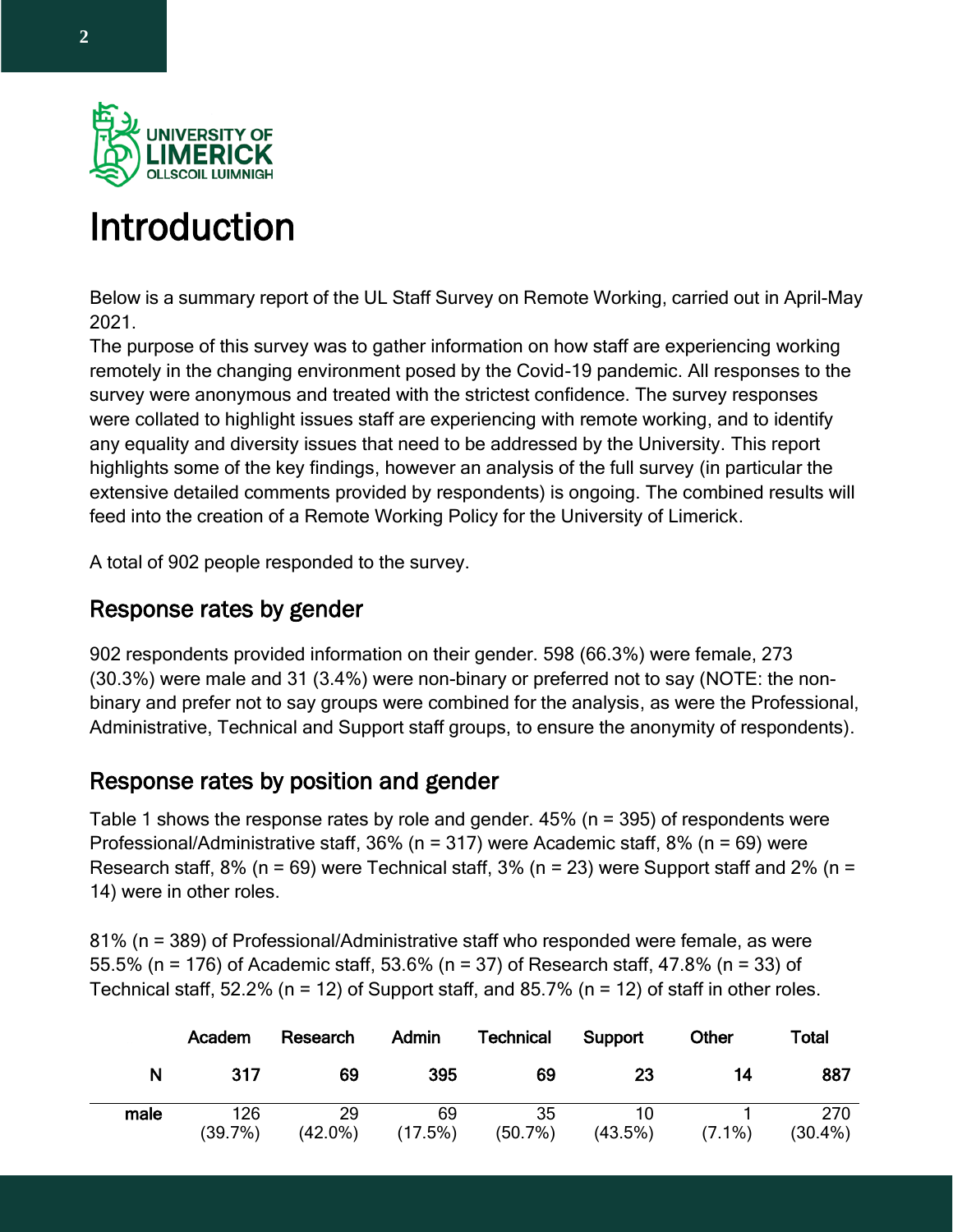| female | 176       |           | 319        | 33        |            |           | 589        |
|--------|-----------|-----------|------------|-----------|------------|-----------|------------|
|        | (55.5%)   | (53.6%)   | $(80.8\%)$ | (47.8%)   | $(52.2\%)$ | (85.7%)   | $(66.4\%)$ |
| other  |           |           |            |           |            |           | 28         |
|        | $(4.7\%)$ | $(4.3\%)$ | $(1.8\%)$  | $(1.4\%)$ | $(4.3\%)$  | $(7.1\%)$ | $(3.2\%)$  |

Table 1: Response rates by position and gender.

#### Response rates by Faculty and gender

19% (n = 171) of respondents were in Science and Engineering, 19% (n = 164) were in Education and Health Sciences, 12% (n = 101) were in Arts Humanities and Social Sciences and 9% (n = 75) were in Kemmy Business School. 5% (n = 42) were in Academic Services - Academic Registry, 4% (n = 34) were in Human Resources Division and Communications, 4% (n = 32) Information Technology Division, 4% (n = 31) were in Library and Information Services Division, 4% (n = 31) Buildings and Estates Department. The other 23% were spread among the departments: Graduate and Professional Studies, Research Division, Teaching and Learning, Student Affairs Division, International Education, Cooperative Education & Careers Division, Corporate Secretary, Finance Division, Office of Chief Operations Officer, UL Global, Office of Chief Corporate Officer, Bernal Institute, Health Research Institute, Technology Transfer Department, Plassey Campus Centre, Portfolio of the Provost - Student Engagement - Academic Affairs - Quality, Human Rights – EDI, and Other.

Table 2 displays the response rates by Faculty/Department and gender. 581 of the 877 respondents (66.2%) across the Faculties and Departments were female. 53.2% (n = 91) of respondents from S&E were male versus 28% (n = 21) in KBS, 19.5% (n = 32) in EHS and 24.8% (n = 25) in AHSS.

|                                                                                               | male           |       | female |        | other        |      | Total |
|-----------------------------------------------------------------------------------------------|----------------|-------|--------|--------|--------------|------|-------|
| <b>Science and Engineering</b>                                                                | 91             | 53.2% | 73     | 42.7%  | 7            | 4.1% | 171   |
| <b>Education and Health Science</b>                                                           | 32             | 19.5% | 127    | 77.4%  | 5            | 3.0% | 164   |
| <b>Arts Humanities and Social Sciences - Irish</b><br><b>World Academy of Music and Dance</b> | 25             | 24.8% | 70     | 69.3%  | 6            | 5.9% | 101   |
| <b>Kemmy Business School</b>                                                                  | 21             | 28.0% | 51     | 68.0%  | 3            | 4.0% | 75    |
| <b>Graduate and Professional Studies</b>                                                      | 5              | 41.7% | 6      | 50.0%  | 1            | 8.3% | 12    |
| <b>Research Division</b>                                                                      | $\overline{2}$ | 20.0% | 8      | 80.0%  | 0            | 0.0% | 10    |
| <b>Teaching and Learning</b>                                                                  | $\overline{2}$ | 25.0% | 6      | 75.0%  | 0            | 0.0% | 8     |
| <b>Student Affairs Division</b>                                                               | 4              | 16.0% | 19     | 76.0%  | 2            | 8.0% | 25    |
| <b>International Education</b>                                                                | 0              | 0.0%  | 11     | 100.0% | 0            | 0.0% | 11    |
| <b>Cooperative Education &amp; Careers Division</b>                                           | 3              | 20.0% | 11     | 73.3%  | 1            | 6.7% | 15    |
| <b>Library and Information Services Division</b>                                              | 5              | 16.1% | 25     | 80.6%  | $\mathbf{1}$ | 3.2% | 31    |
| <b>Corporate Secretary</b>                                                                    | 0              | 0.0%  | 8      | 100.0% | 0            | 0.0% | 8     |
| <b>Human Resources Division and</b>                                                           | 10             | 29.4% | 24     | 70.6%  | 0            | 0.0% | 34    |
| <b>Communications</b>                                                                         |                |       |        |        |              |      |       |
| <b>Finance Division</b>                                                                       | 8              | 25.8% | 23     | 74.2%  | 0            | 0.0% | 31    |
| <b>Buildings and Estates Department</b>                                                       | 6              | 50.0% | 6      | 50.0%  | 0            | 0.0% | 12    |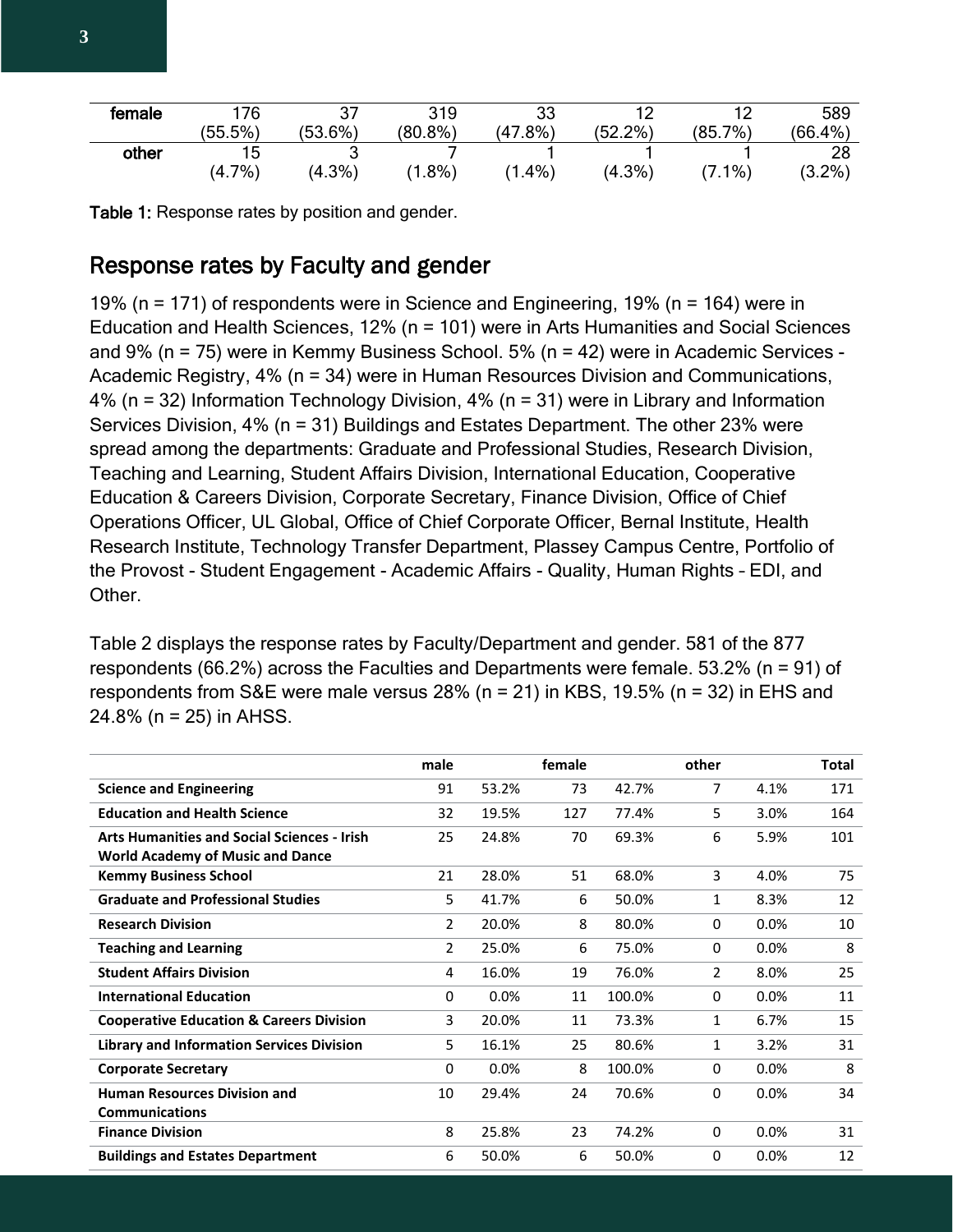| <b>Office of Chief Operations Officer</b>    | 1              | 50.0%  | 1   | 50.0%  | 0        | $0.0\%$ | 2   |
|----------------------------------------------|----------------|--------|-----|--------|----------|---------|-----|
| <b>UL Global</b>                             | $\overline{2}$ | 33.3%  | 4   | 66.7%  | 0        | 0.0%    | 6   |
| <b>Other (Please Specify)</b>                | 9              | 25.7%  | 26  | 74.3%  | 0        | 0.0%    | 35  |
| <b>Academic Services - Academic Registry</b> | 10             | 23.8%  | 32  | 76.2%  | 0        | 0.0%    | 42  |
| <b>Information Technology Division</b>       | 15             | 46.9%  | 16  | 50.0%  | 1        | 3.1%    | 32  |
| <b>Centre for Transformative Learning</b>    | 4              | 50.0%  | 4   | 50.0%  | 0        | 0.0%    | 8   |
| <b>Bernal Institute</b>                      | 8              | 40.0%  | 12  | 60.0%  | 0        | 0.0%    | 20  |
| <b>Health Research Institute</b>             | 0              | 0.0%   | 4   | 100.0% | 0        | 0.0%    | 4   |
| <b>Technology Transfer Department</b>        | 1              | 100.0% | 0   | 0.0%   | 0        | 0.0%    | 1   |
| <b>Plassey Campus Centre</b>                 | 3              | 50.0%  | 3   | 50.0%  | 0        | 0.0%    | 6   |
| <b>Portfolio of the Provost - Student</b>    | $\overline{2}$ | 15.4%  | 11  | 84.6%  | $\Omega$ | 0.0%    | 13  |
| Engagement - Academic Affairs - Quality,     |                |        |     |        |          |         |     |
| <b>Human Rights - EDI</b>                    |                |        |     |        |          |         |     |
| Total                                        | 269            | 30.7%  | 581 | 66.2%  | 27       | 3.1%    | 877 |

Table 2: Response rates by Faculty/Department and gender.

Considering only staff that work at the faculties, EHS has the highest rate of female staff (n=127, 77,4% of respondents) and S&E has the smallest (n=73, 42.7%).

|                | <b>MALE</b> | <b>FEMALE</b> | <b>OTHER</b>   | <b>TOTAL</b> |
|----------------|-------------|---------------|----------------|--------------|
| <b>TOTAL</b>   | 169         | 321           | 21             | 511          |
|                | 33.1%       | 62.8%         | 4.1%           |              |
| <b>S&amp;E</b> | 91          | 73            | $\overline{7}$ | 171          |
|                | 53.2%       | 42.7%         | 4.1%           |              |
| <b>EHS</b>     | 32          | 127           | 5              | 164          |
|                | 19.5%       | 77.4%         | 3.0%           |              |
| <b>AHSS</b>    | 25          | 70            | 6              | 101          |
|                | 24.8%       | 69.3%         | 5.9%           |              |
| <b>KBS</b>     | 21          | 51            | 3              | 75           |
|                | 28.0%       | 68.0%         | 4.0%           |              |

Table 3: Response rates by Faculty alone and gender.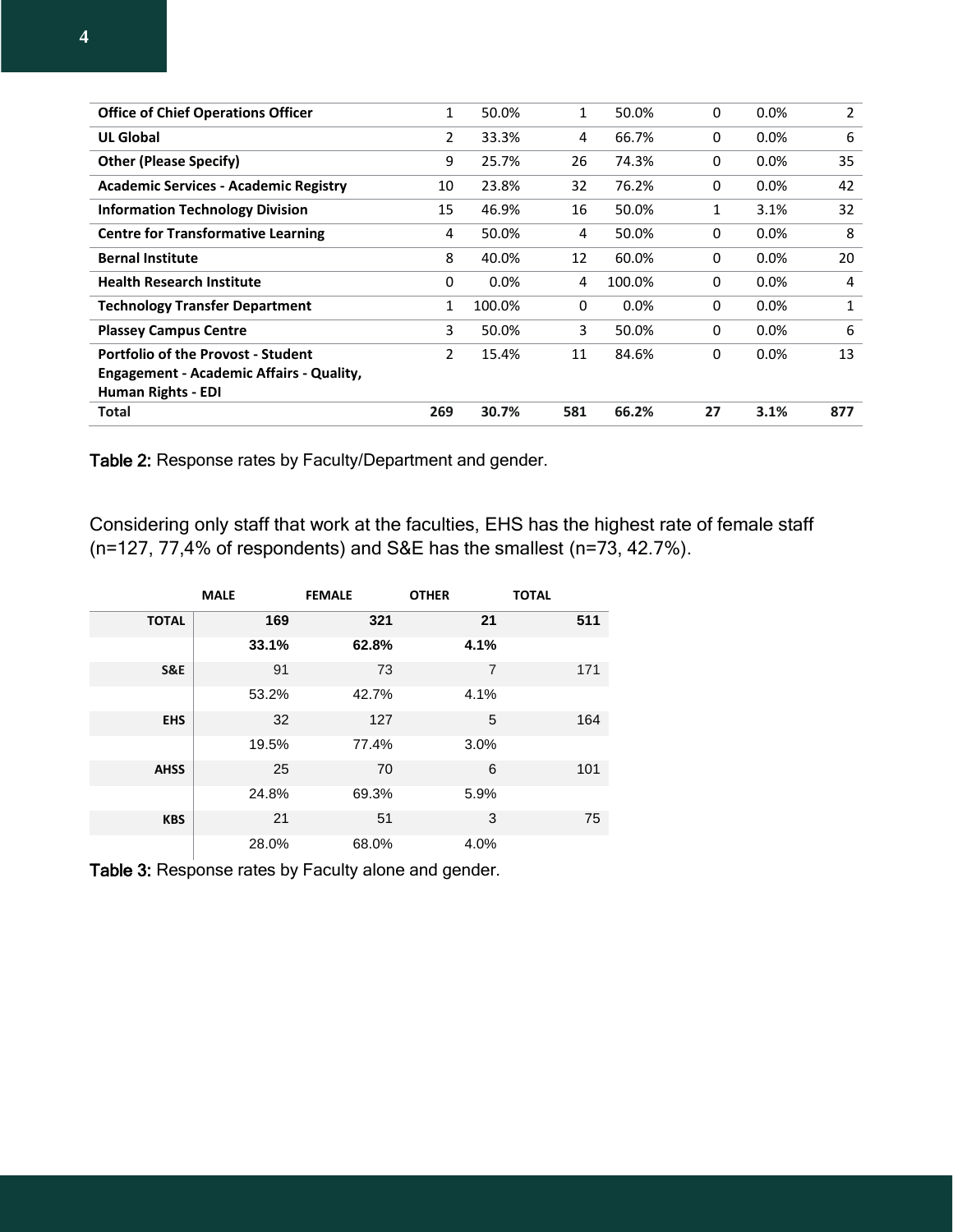### Caring Responsibilities (non-childcare)

31.1% (n = 187) of female respondents have non-childcare caring duties either within or outside of home versus 19.3% (n = 53) of males. There is a larger proportion of staff who were in the non-binary/prefer not to say group (3.4% of total surveyed) who also have caring duties outside of childcare (48.4%, n = 15).

|                                                        | male         | female    | other    | <b>Total</b> |
|--------------------------------------------------------|--------------|-----------|----------|--------------|
| N.                                                     | 274          | 602       | 31       | 907          |
|                                                        | No 221 (81%) | 415 (69%) | 16 (52%) | 652 (72%)    |
| Yes, within your home (with sole responsibility)       | 3(6%)        | 16 (9%)   | 4(27%)   | 23 (9%)      |
| Yes, within your home (with shared responsibility)     | 6(11%)       | 16 (9%)   | 1(7%)    | 23 (9%)      |
| Yes, outside of your home (with sole responsibility)   | 12 (23%)     | 32 (17%)  | 2(13%)   | 46 (18%)     |
| Yes, outside of your home (with shared responsibility) | 32 (60%)     | 123 (66%) | 8(53%)   | 163 (64%)    |

Table 4: Non-childcare caring responsibilities by gender.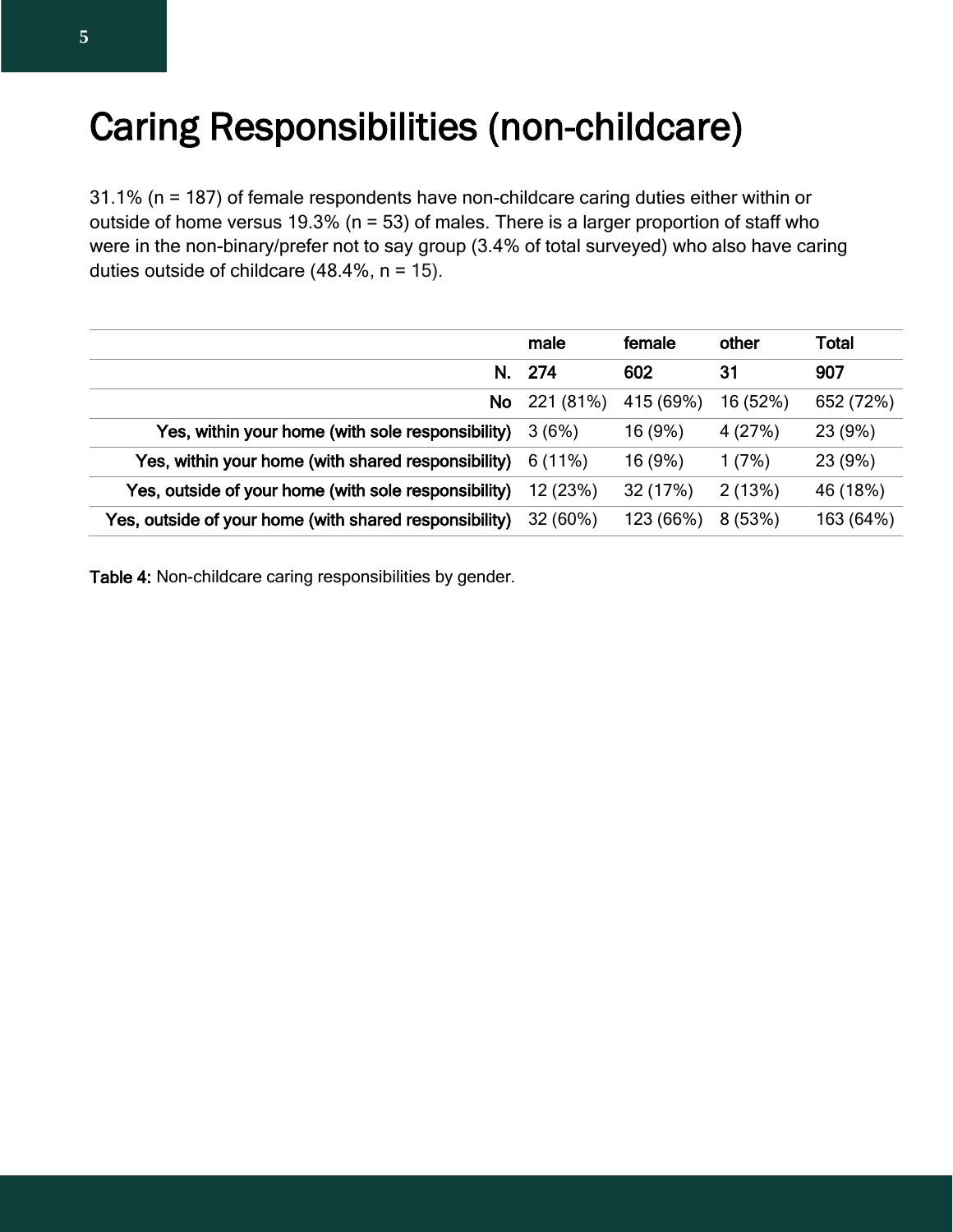### Challenges encountered

80% ( $n = 700$ ) of staff who responded have encountered challenges while working remotely; 80.3% (n = 466) of females, 79.8% (n = 213) of males and 77.8% (n = 21) of those who were non-binary/preferred not to say.

#### Challenges encountered by gender

Staff scored challenges encountered on a scale of 0 to 10, where  $0 =$  is not a challenge and 10 = is a very significant challenge. Males and female staff members scored most challenges very similarly. Those in the non-binary/prefer not to say group tended to have higher scores on average, however the numbers responding to many of the questions by those in this group were small.

Amongst the challenges that staff scored highest, Not being able to switch off from work was the first on average. The mean score of those who responded (n=643) was 6.48, and 57% considered it a significant or very significant challenge (scores between 7 and 10). Females and males had a similar mean score (6.47, n=427 females and 6.47, n=196 males), while those in the non-binary/prefer not to say category gave a mean rating of 7 (n=20).

Not being able to switch off from work scored highest on average in terms of challenges encountered. The mean score of staff who responded (n=643) was 6.48. Females and males had a similar mean score (6.47, n=427 females and 6.47, n=196 males), while those in the non-binary/prefer not to say category gave a mean rating of 7 (n=20).

Increased workload scored second highest in terms of challenges encountered, with a mean score of 6.1 (n=622, SD 3.26) for all staff who responded. The distribution of scores was very similar for males versus females (6.21, n=195, SD=3.24 for males and 5.97, n=409, SD=3.27). for females), and higher on average for those in the non-binary/prefer not to say group (7.67, n=18, SD=2.97).

Collaboration and communication with co-workers being harder had the third highest mean (5.61, n=635, SD=3.08). Male staff had a slightly higher score (5.98, n=202, SD=2.96) than female staff (5.35, n=413, SD=3.10) and those in the non-binary/prefer not to say group had it even higher (7.3, n=20, SD=3.11).

Childcare and home schooling did not present a significantly high mean, as opposed to last year's survey, when childcare had the highest score in general and home schooling was highly scored by female staff. This year, childcare had a mean of 3.78 (n=481, SD=3.92) and home schooling 3.82 (n=480, SD=3.92), excluding them from the top 10 challenges encountered by staff nowadays, as can be seen in table 5 below.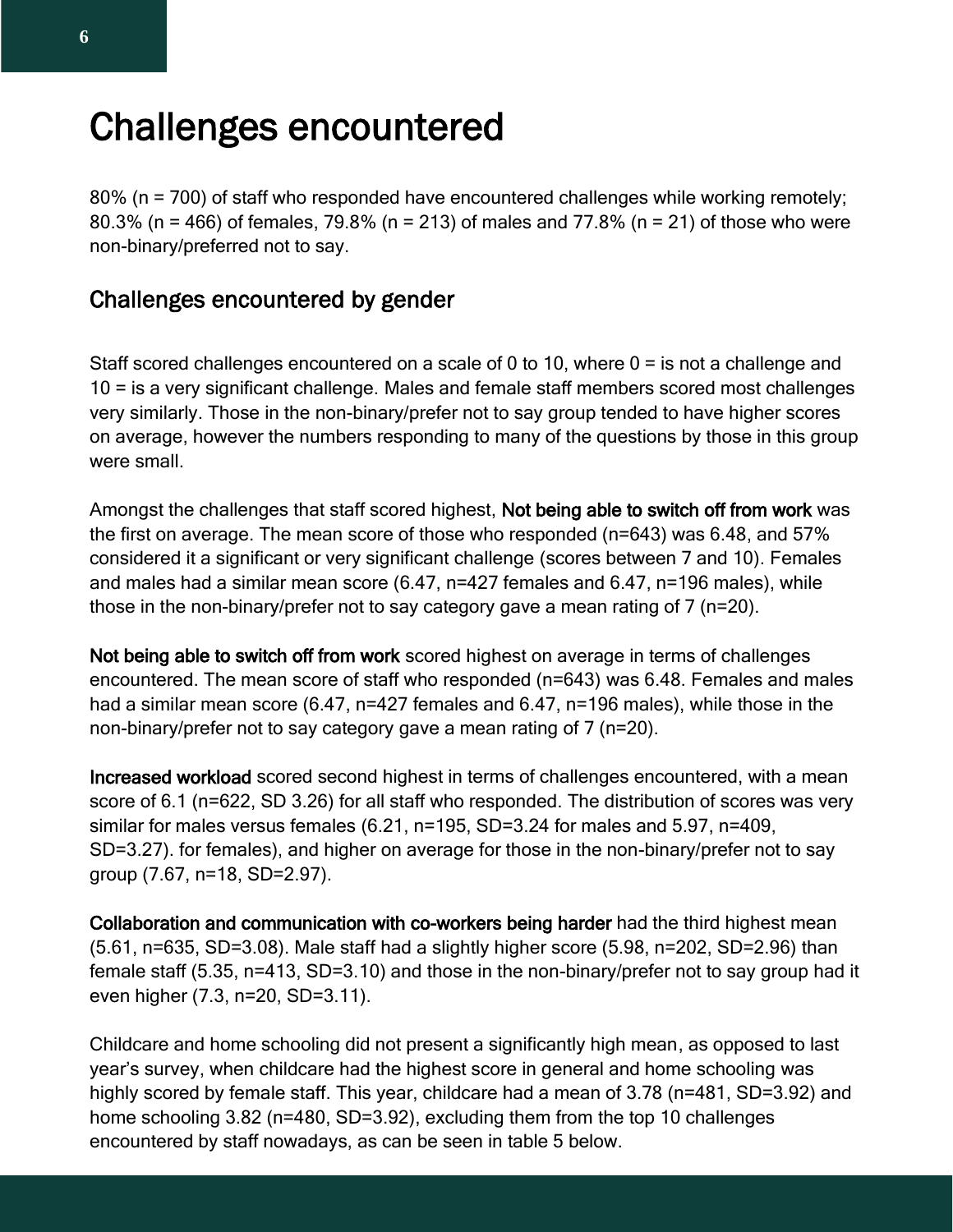Regarding the differences between genders at facing challenges while working from home, only male staff had "Too many distractions at home" as one of the top 10 challenges (mean=4.32, n=177, SD=3.07). Female staff and other/prefer not to say gender category had "General anxiety about the impact of coronavirus on my life". Other/prefer not to say group also mentioned: "Lack of guidance from line management with regard to prioritising my work" and "not having the equipment I need" as top 10.

|                                          |      | male |      | fem  |     |      | other |    |      |
|------------------------------------------|------|------|------|------|-----|------|-------|----|------|
|                                          | Mea  |      |      | Mea  |     |      | Mea   |    |      |
|                                          | n    | N    | SD   | n    | N   | SD   | n     | N  | SD   |
| My physical workspace                    | 4.90 | 196  | 2.86 | 4.46 | 418 | 2.94 | 6.48  | 21 | 2.73 |
| Internet connectivity                    | 4.12 | 194  | 3.14 | 3.89 | 415 | 3.05 | 5.57  | 21 | 3.36 |
| I don't have access to the equipment I   |      |      |      |      |     |      |       |    |      |
| need                                     | 3.93 | 181  | 3.01 | 2.69 | 369 | 2.62 | 5.55  | 20 | 2.74 |
| My workload has increased                | 6.21 | 195  | 3.24 | 5.97 | 409 | 3.27 | 7.67  | 18 | 2.97 |
| I don't have information I need to do my |      |      |      |      |     |      |       |    |      |
| job properly at home                     | 3.08 | 171  | 2.77 | 2.18 | 347 | 2.55 | 5.47  | 19 | 3.29 |
| Too many distractions at home            | 4.32 | 177  | 3.07 | 3.17 | 366 | 3.01 | 4.32  | 19 | 3.11 |
| Online meetings are much more            |      |      |      |      |     |      |       |    |      |
| stressful                                | 3.77 | 181  | 2.90 | 3.77 | 380 | 3.07 | 5.05  | 19 | 3.21 |
| Collaboration and communication with     |      |      |      |      |     |      |       |    |      |
| co-workers is harder                     | 5.98 | 202  | 2.96 | 5.35 | 413 | 3.10 | 7.30  | 20 | 3.11 |
| Staying motivated                        | 5.08 | 179  | 3.21 | 3.92 | 386 | 3.03 | 4.95  | 19 | 3.31 |
| Not being able to switch off from work   | 6.44 | 196  | 3.14 | 6.47 | 427 | 3.12 | 7.00  | 20 | 3.18 |
| Lack of guidance from line management    |      |      |      |      |     |      |       |    |      |
| with regard to prioritising my work      | 3.14 | 169  | 3.24 | 3.23 | 351 | 3.32 | 6.21  | 19 | 3.36 |
| Lack of opportunity to take annual leave | 4.78 | 175  | 3.65 | 4.51 | 377 | 3.67 | 7.21  | 19 | 3.19 |
| Childcare                                | 3.81 | 152  | 3.81 | 3.74 | 317 | 3.94 | 4.42  | 12 | 4.81 |
| Home schooling                           | 3.69 | 145  | 3.82 | 3.88 | 323 | 3.95 | 3.92  | 12 | 4.68 |
| Caring for children with additional      |      |      |      |      |     |      |       |    |      |
| needs (such as physical/developmental    |      |      |      |      |     |      |       |    |      |
| disabilities)                            | 0.77 | 121  | 2.35 | 0.57 | 244 | 1.98 | 2.50  | 8  | 4.63 |
| Caring for young adults with additional  |      |      |      |      |     |      |       |    |      |
| needs (such as physical/developmental    |      |      |      |      |     |      |       |    |      |
| disabilities)                            | 0.44 | 116  | 1.85 | 0.14 | 232 | 0.84 | 1.70  | 10 | 3.47 |
| Caring for adult dependents with         |      |      |      |      |     |      |       |    |      |
| additional needs (such as                |      |      |      |      |     |      |       |    |      |
| physical/developmental disabilities)     | 0.39 | 121  | 1.68 | 0.56 | 245 | 1.97 | 2.38  | 8  | 4.14 |
| Caring for older people (such as parents |      |      |      |      |     |      |       |    |      |
| or neighbours)                           | 2.12 | 130  | 3.21 | 2.46 | 301 | 3.06 | 3.55  | 11 | 3.72 |
| Loneliness/Isolation                     | 4.27 | 174  | 3.13 | 4.03 | 375 | 2.95 | 4.95  | 19 | 3.14 |
| General anxiety about the impact of      |      |      |      |      |     |      |       |    |      |
| coronavirus on my life                   | 3.91 | 170  | 2.90 | 4.18 | 371 | 2.99 | 5.80  | 20 | 3.38 |
| Illness (COVID related)                  | 0.71 | 116  | 2.13 | 0.52 | 243 | 1.65 | 2.67  | 9  | 3.74 |
| Illness (non-COVID related)              | 1.62 | 128  | 2.69 | 1.64 | 265 | 2.58 | 2.08  | 12 | 2.68 |
| <b>Attending Health Appointments</b>     | 1.77 | 137  | 2.77 | 1.67 | 272 | 2.55 | 2.93  | 14 | 2.89 |
| <b>Stress/Anxiety Levels</b>             | 4.77 | 178  | 3.11 | 4.98 | 391 | 2.90 | 6.16  | 19 | 3.10 |
| Other                                    | 1.12 | 89   | 2.83 | 1.85 | 191 | 3.48 | 5.50  | 10 | 4.88 |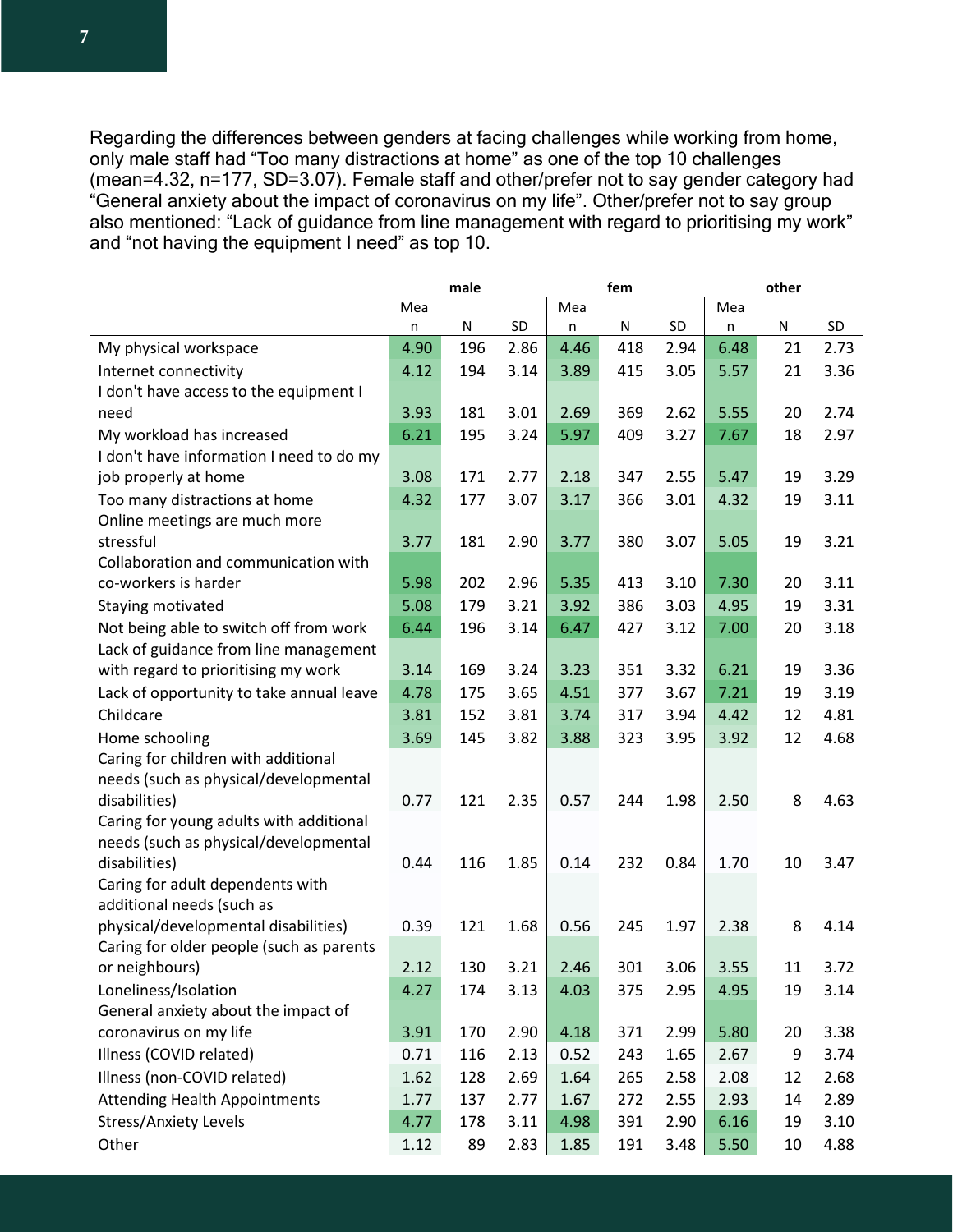Table 5: Challenges encountered by gender.

| Percentage of |     |                                                    |
|---------------|-----|----------------------------------------------------|
| 7-10 scores   | N   | Challenge                                          |
| 57.23%        | 368 | Not being able to switch off from work             |
| 53.05%        | 330 | My workload has increased                          |
|               |     | Collaboration and communication with co-workers is |
| 44.41%        | 282 | harder                                             |
| 38.00%        | 217 | Lack of opportunity to take annual leave           |
| 35.71%        | 210 | Stress/Anxiety Levels                              |
| 32.08%        | 154 | Home schooling                                     |
| 31.19%        | 150 | Childcare                                          |
| 30.71%        | 195 | My physical workspace                              |
| 27.50%        | 161 | Staying motivated                                  |
| 25.70%        | 146 | Loneliness/Isolation                               |
|               |     |                                                    |

Table 6: Challenges highly significant amongst the scores.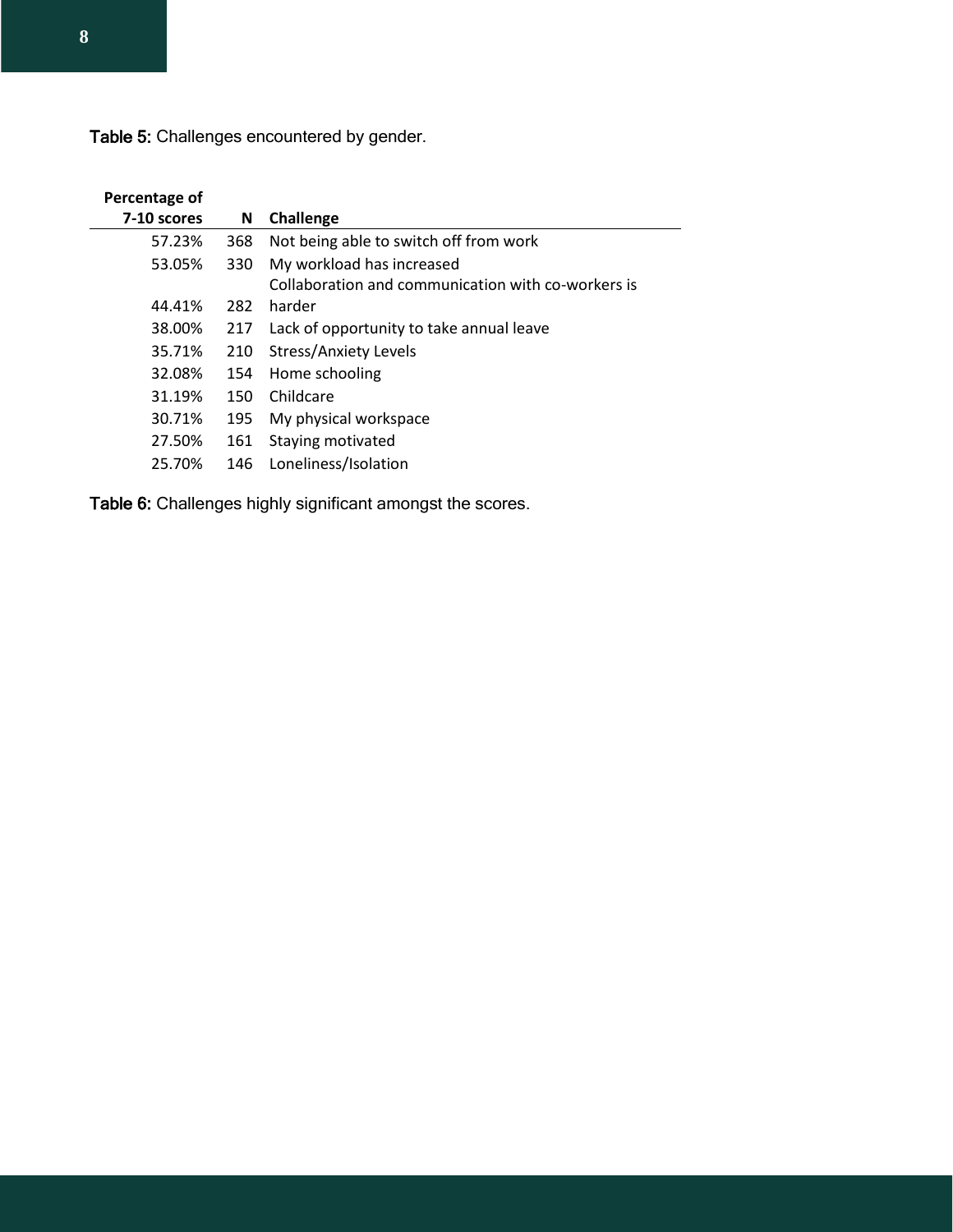### Frequency working from home

55.3% (n = 484) of respondents had never worked from home prior to COVID-19, and a further 24.9% ( $n = 218$ ) only worked from home every now and then. 19.9% ( $n = 174$ ) of respondents regularly worked from home prior to COVID-19.

#### Frequency working from home by gender

Female staff and staff in the non-binary/prefer not to say group were less likely to have previously worked from home than male staff. 58.5% (n = 581) of female respondents and 55.6% (n = 27) of those in the non-binary/prefer not to say group had never worked from home versus 48.1% (n = 268) of males. 23.2% (n = 135) of females and 29.1% (n = 78) of males worked from home every now and then.  $18.3\%$  (n = 106) of female staff worked from home regularly prior to COVID-19 versus  $22.7\%$  (n = 61) of males.

|                       | male   | female | other  | <b>Total</b> |
|-----------------------|--------|--------|--------|--------------|
| N                     | 268    | 581    | 27     | 876          |
| Daily                 | 22     | 26     | 1      | 49           |
|                       | 8.20%  | 4.50%  | 3.70%  | 5.60%        |
| Several times a week  | 17     | 44     |        | 62           |
|                       | 6.30%  | 7.60%  | 3.70%  | 7.10%        |
| Several times a month | 22     | 36     | 5      | 63           |
|                       | 8.20%  | 6.20%  | 18.50% | 7.20%        |
| Every now and then    | 78     | 135    | 5      | 218          |
|                       | 29.10% | 23.20% | 18.50% | 24.90%       |
| Never                 | 129    | 340    | 15     | 484          |
|                       | 48.10% | 58.50% | 55.60% | 55.30%       |

Table 7: Frequency working from home prior to Covid-19 by gender.

### Frequency working from home by position

There were large differences in the frequency of working from home for different staff members. 79% (n = 365) of Professional/Admin/Technical staff reported that they never worked from home prior to COVID-19 versus 24.9% (n = 94) of Academic and Research staff.

Academics were most likely to have worked at home every now and then (39%, n = 147). Only 14.3% (n = 66) of Professional/Admin/Technical staff reported working at home every now and then.

These patterns were similar for males and females within each job role.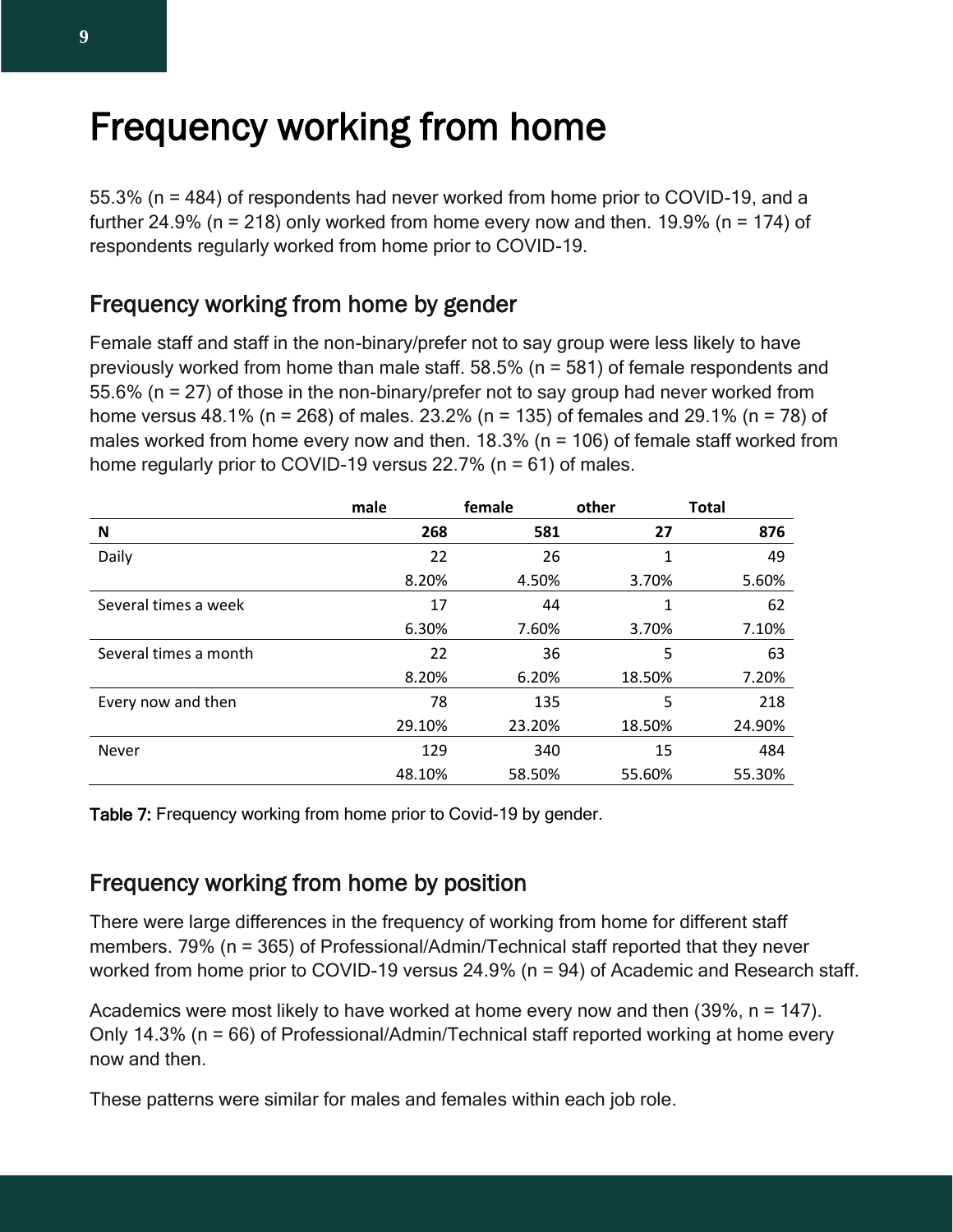|                                | male   | female         | other  | <b>Total</b> |
|--------------------------------|--------|----------------|--------|--------------|
| N                              | 268    | 580            | 27     | 875          |
| Yes, full time                 | 214    | 517            | 21     | 752          |
|                                | 79.90% | 89.10%         | 77.80% | 85.90%       |
| Yes, part time                 | 42     | 61             | 5      | 108          |
|                                | 15.70% | 10.50%         | 18.50% | 12.30%       |
| No, I'm back in work full time | 12     | $\mathfrak{p}$ | 1      | 15           |
|                                | 4.50%  | 0.30%          | 3.70%  | 1.70%        |

Table 8: Frequency still working from home by gender.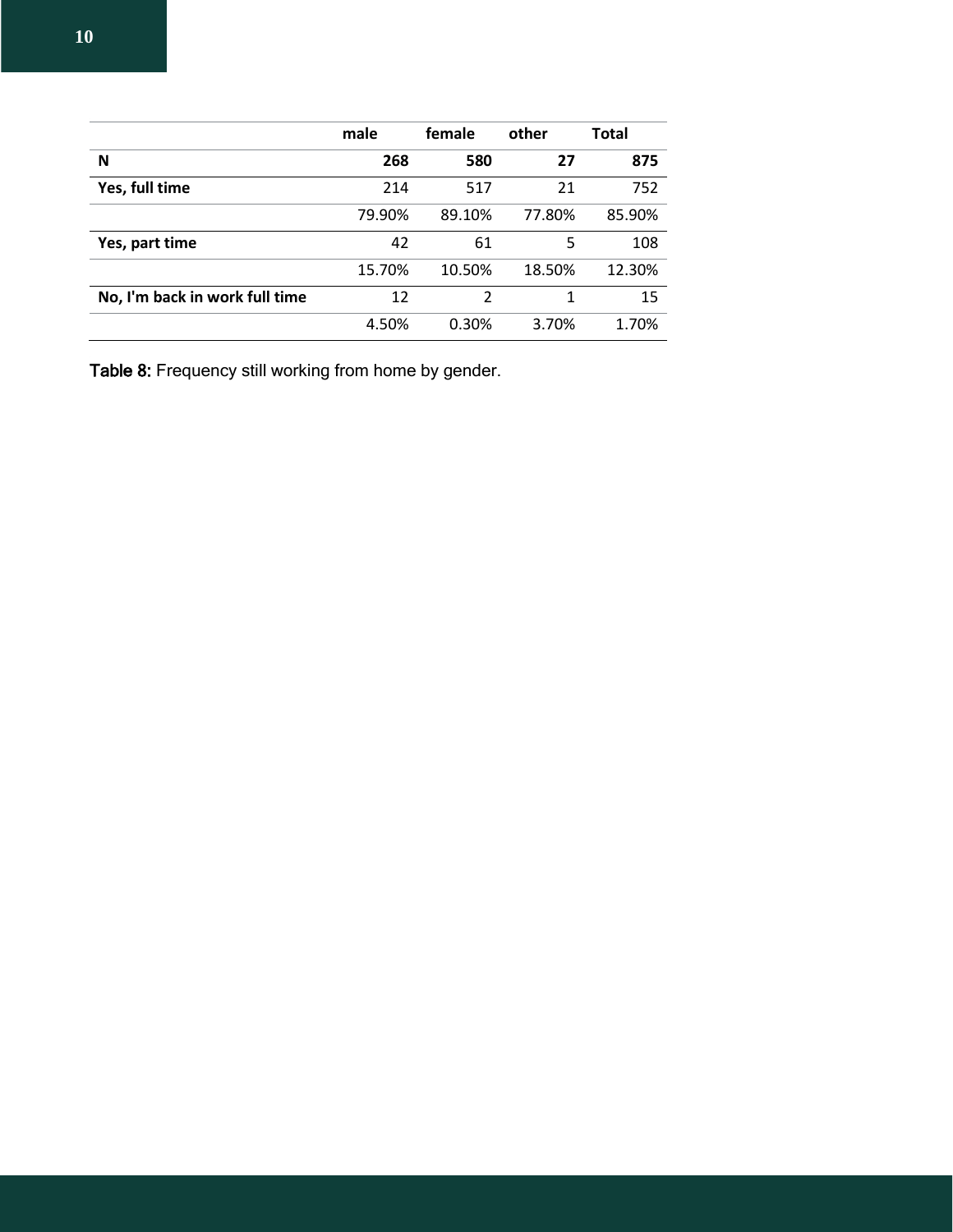### Transition to working from home

27.3% (n = 231) of staff who responded said they have adjusted well to working remotely, and 19.2% (n = 163) have found it very enjoyable and productive. 30.9% (n = 262) of respondents found the transition difficult at first but have adapted to it. 17.7% (n = 150) of respondents reported that they are still adjusting, while  $4.8\%$  (n = 41) have struggled to cope.

Similar patterns were apparent across male and female staff.

#### Transition to working from home by position

More Professional/Admin/Technical staff who responded found the experience very enjoyable and productive  $(23.8\% \, \text{n} = 107)$  than Academic and Research staff  $(14.1\% \, \text{n} = 51)$ .

More Academic and Research staff reported that they were still adjusting to remote working  $(23.8\%$ , n = 86) than Professional/Admin/Technical staff  $(12.9\%$ , n = 58).

More Academic staff responded struggled to cope  $(8.6\% \text{ m} = 31)$  than Professional/Admin/Technical staff (2% n = 9) or Support staff (2.7%, n = 1).

#### Transition to working from home by position and gender

Fewer female Academic staff report having adjusted well (22.2%,  $n = 44$ ) than other groups (31.9%, n=108 Professional/Admin/Technical; 29.2%, n=7 Others).

Higher proportions of female Academic staff (35.9%, n = 71) and female Professional/Admin/ Technical (30.7%, n = 104) reported finding remote working difficult at first but have adapted to it than male staff in the same groups (male Academic staff: 25%, n = 37; male Professional/Admin/Technical staff: 27.5% n =28), but these differences were not significant.

Female Academic staff were more likely to report that they were still adjusting to remote working (22.2%, n=44) than Professional/Admin/Technical staff (11.8%, n = 40).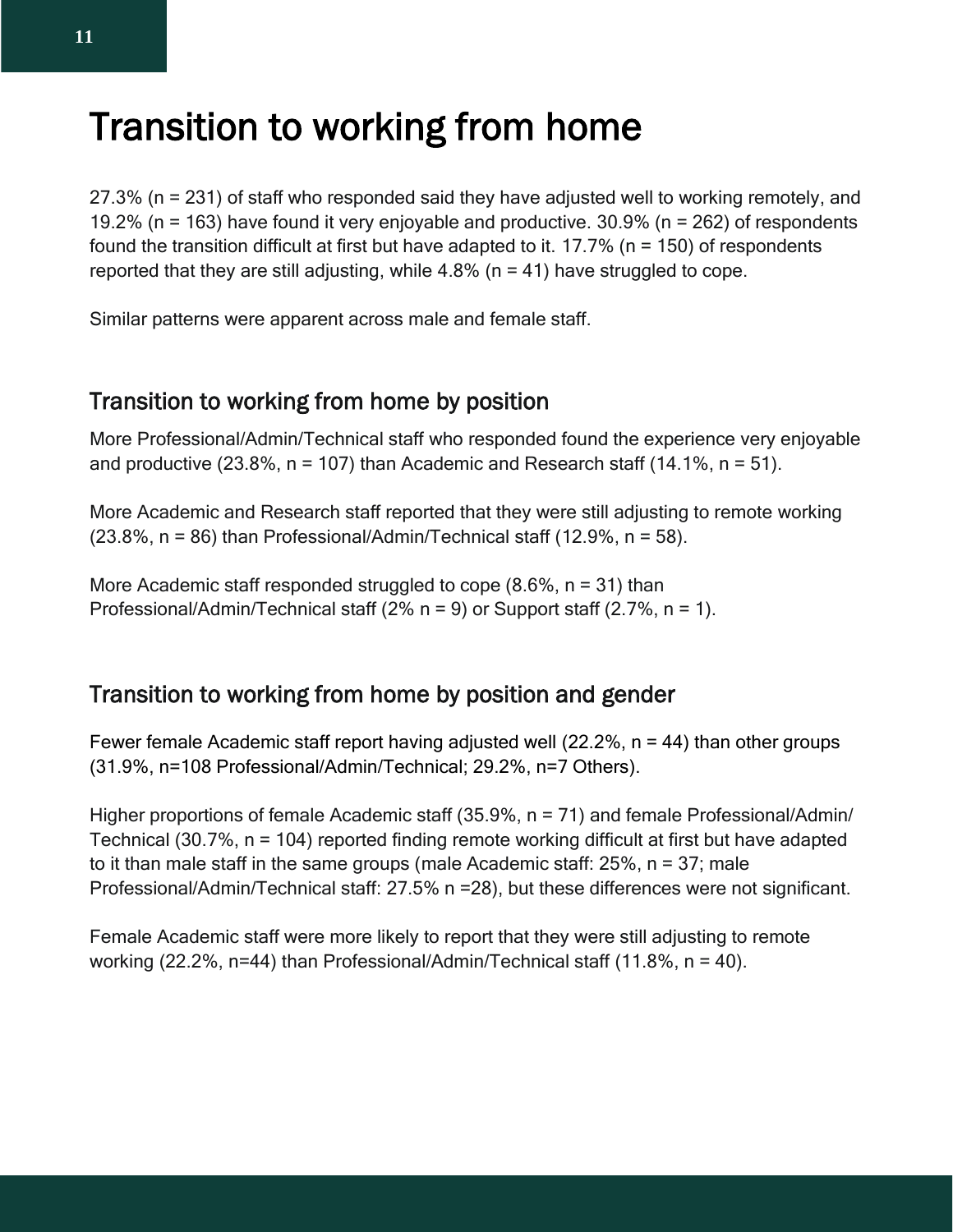### Advantages to working remotely

93.7% (n = 800) of staff who responded saw advantages to working remotely.

#### Advantages to working remotely by gender

A marginally higher proportion of female staff who responded cited advantages to working from home, 96.6% (n = 546) of females versus 88.9% (n = 233) of males and 77.8% (n = 6) of those in the non-binary/prefer not to say group.

|           | male   | female | other  | Total  |
|-----------|--------|--------|--------|--------|
| N         | 262    | 565    | 27     | 854    |
| Yes       | 233    | 546    | 21     | 800    |
|           | 88.90% | 96.60% | 77.80% | 93.70% |
| <b>No</b> | 29     | 19     | 6      | 54     |
|           | 11.10% | 3.40%  | 22.20% | 6.30%  |

Table 9: Advantages working remotely by gender.

#### Advantages to working remotely by position

A marginally higher proportion of Professional/Admin/Technical/Support staff who responded (96.2%, n = 436) saw advantages to working remotely than Academic and Research staff.

|           | Academic/Resear<br>ch Staff | <b>Professional/Ad</b><br>ministrative Staff | Others, includes<br><b>Support</b> | <b>Total</b> |
|-----------|-----------------------------|----------------------------------------------|------------------------------------|--------------|
|           |                             |                                              |                                    |              |
| N         | 365                         | 453                                          | 36                                 | 854          |
| Yes       | 331                         | 436                                          | 33                                 | 800          |
|           | 90.70%                      | 96.20%                                       | 91.70%                             | 93.70%       |
| <b>No</b> | 34                          | 17                                           | 3                                  | 54           |
|           | 9.30%                       | 3.80%                                        | 8.30%                              | 6.30%        |
|           |                             |                                              |                                    |              |

Table 10: Advantages working remotely by position.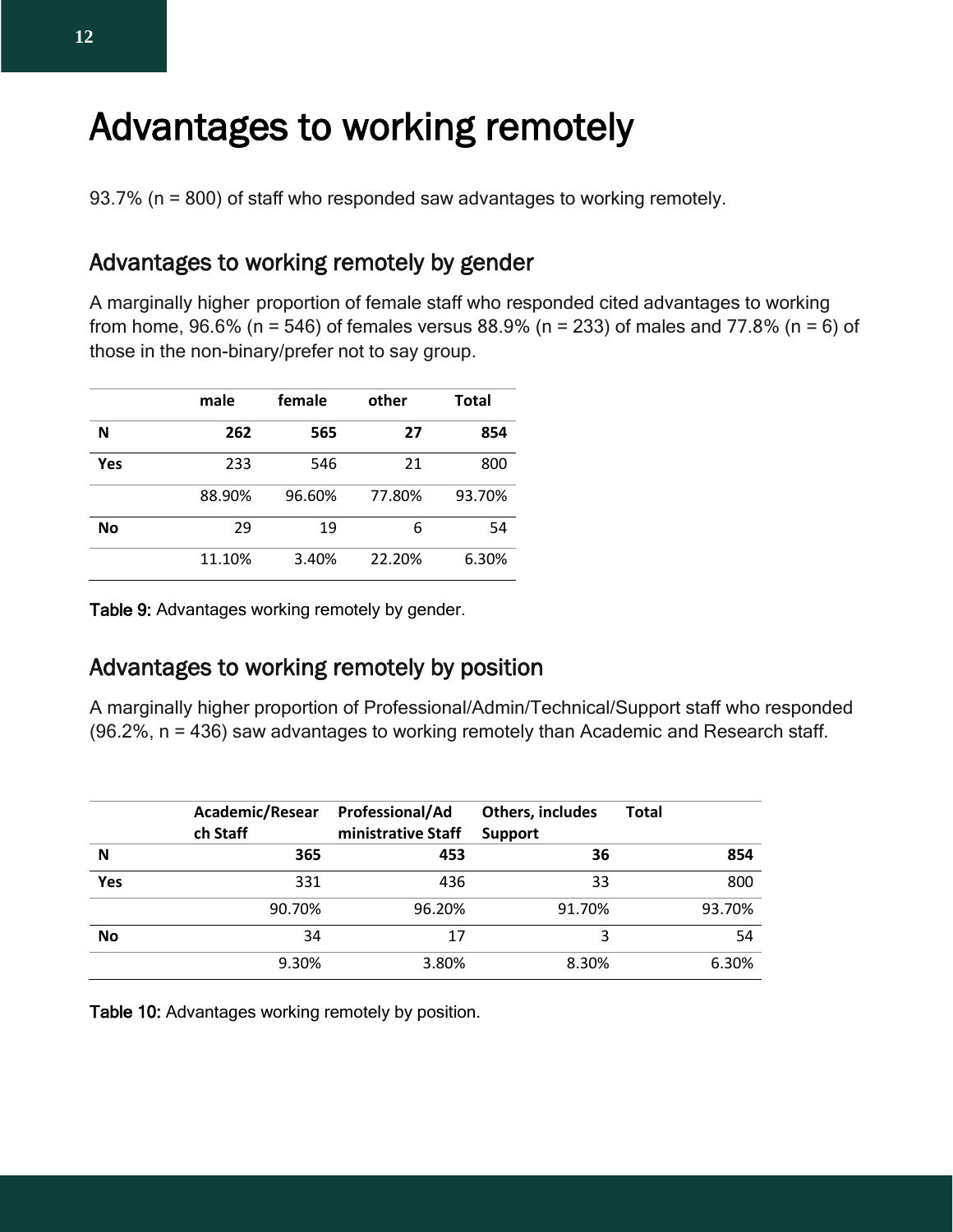The top advantages of working from home for staff who responded (irrespective of gender or position) were:

- 1. No traffic and no commute: 75% (n=677)
- 2. Greater flexibility as to how I manage my working day: 49% (n=441)
- 3. Reduced costs of going to work and commuting: 43% (n=384)
- 4. Increased productivity ("I get more work done"): 34% (n=309). This was more important for Professional/Admin/ Technical staff, where 42% (n = 197) said this was an advantage versus 26% (n=101) of Academic and Research staff.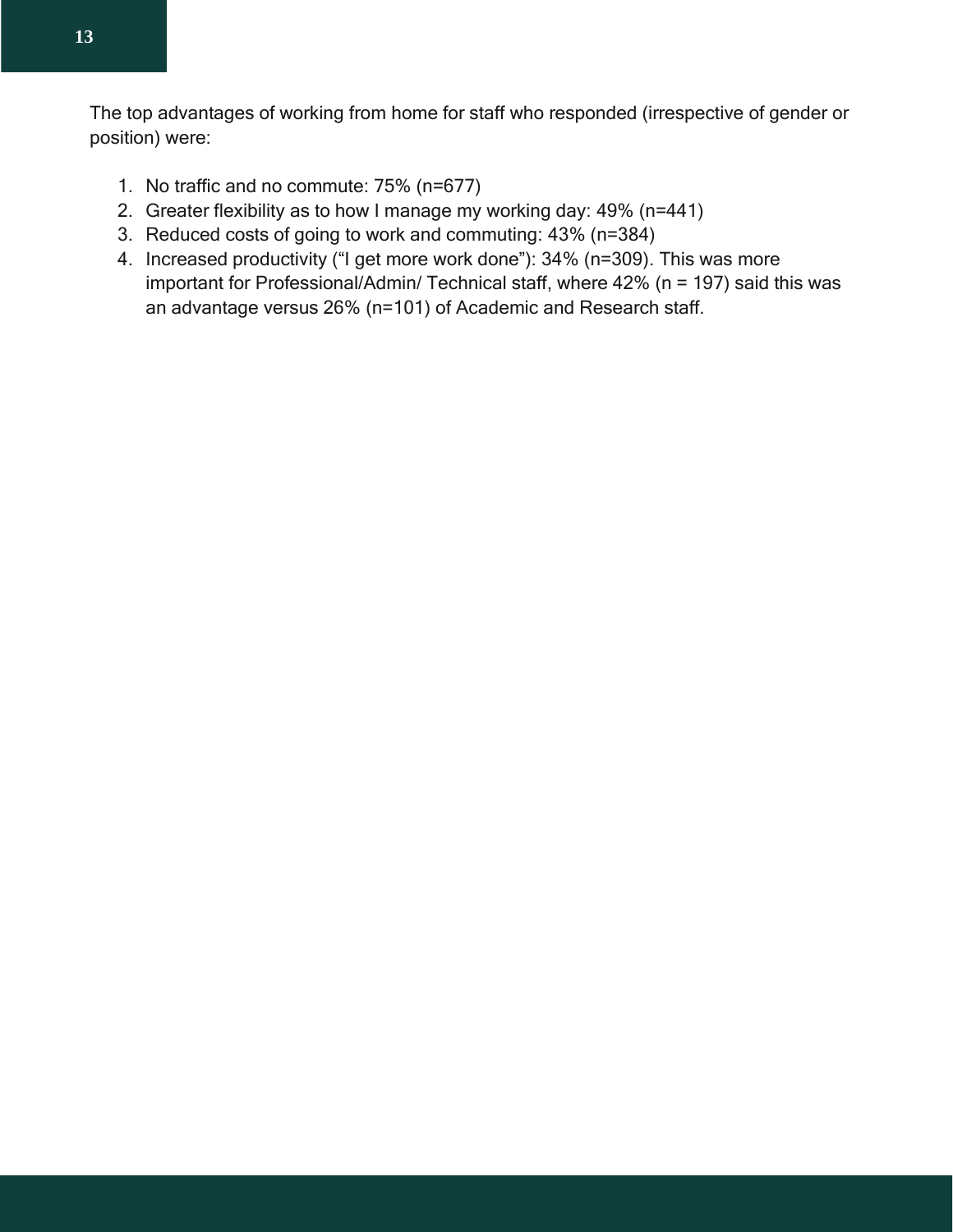### Ability to work effectively

25% (n = 212) of staff found it difficult or somewhat difficult to work effectively, while 50% (n = 418) found it easy or somewhat easy.

#### Ability to work effectively by position and gender

42.5% (n = 62) of male Academic and Research staff reported that they found it difficult or somewhat difficult to work effectively. In contrast, 35.6% (n = 70) of female Academics and Research staff found it difficult or somewhat difficult to work effectively.

Male and Female Professional/Admin/Technical staff did not vary significantly reporting difficulty to work effectively (15.9%,  $n = 16$  of males versus 14%,  $n = 47$  of females).

28% (n = 99) of Academic and Research staff with caring duties, 8% (n = 34) of Professional/Admin/ Technical staff with caring duties said they had a decrease in productivity.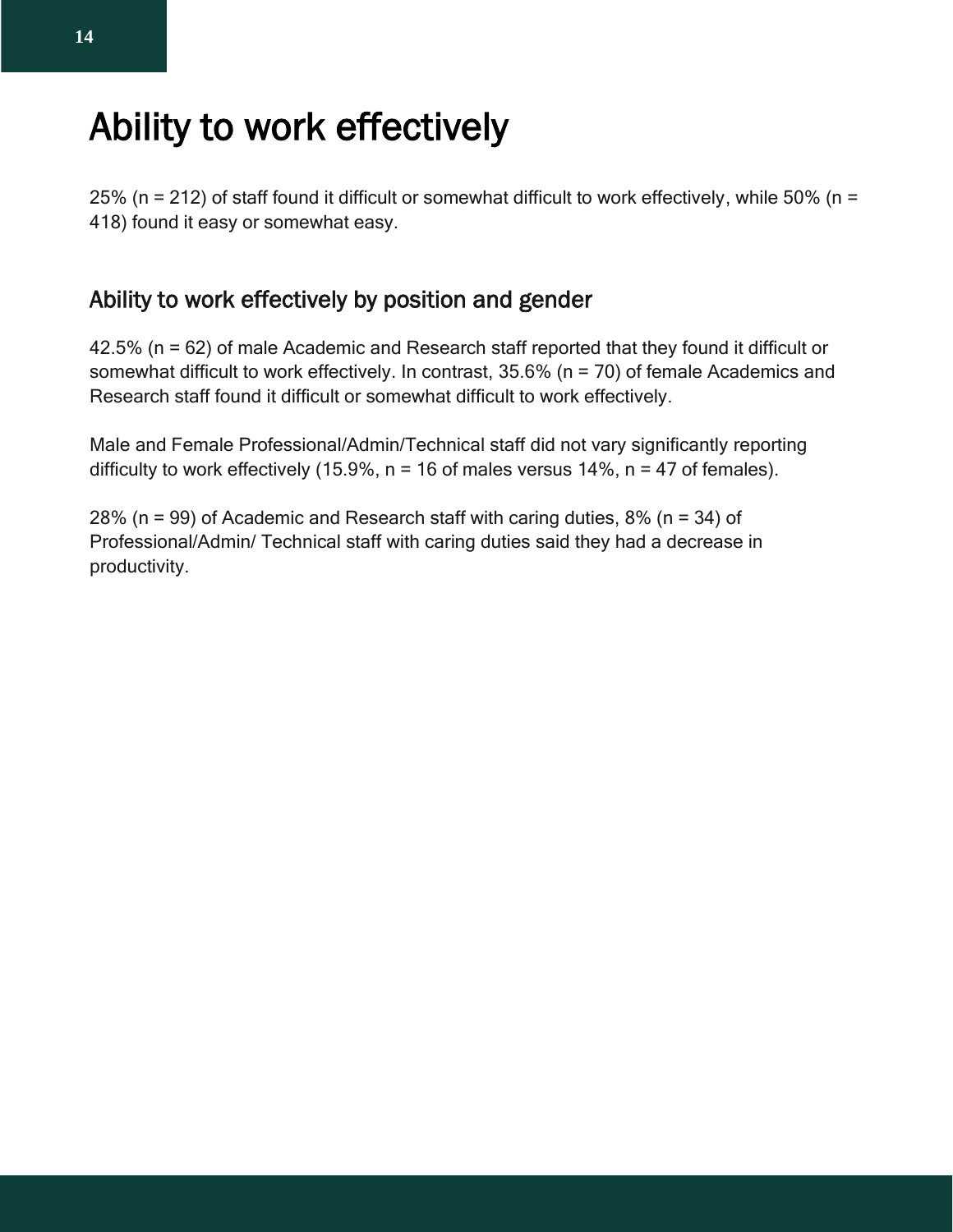### Supports needed for working remotely

Some of the supports identified as import for working remotely were reported to be already in place:

- 1. Access to your office to retrieve equipment (76%, n= 590)
- 2. Regular communication from your manager (70%, n=553)
- 3. Clarity on your workload and workload planning to identify priority areas of work for short and medium term (50%, n=391)
- 4. Training supports to work remotely 42%, n=326)
- 5. Financial scheme to purchase IT and/or office equipment (36.5, n=282)

Nonetheless, the top 5 supports needed were:

- 1. Guidelines on how work outputs related to Covid -19 will be assessed in progression, promotion and recruitment (64%, n=493)
- 2. Financial scheme to purchase IT and/or office equipment (55%, n=425)
- 3. Reasonable accommodation to support staff members with a disability (which would normally be provided on campus) (43%, n=286)
- 4. Training supports to work remotely (42.5%, n=329)
- 5. Clarity on your workload and workload planning to identify priority areas of work for short and medium term (42%, n=328)

#### Supports needed by position and gender

Female Academic staff were particularly concerned about guidelines on the impact of COVID on progression/promotion  $(77\% , n = 138)$ , financial support to purchase IT and/or office equipment (66%, n=117) and having a reasonable accommodation to support staff members with a disability (58%, n=89).

Male Academic staff also listed these as key support requirements, however to a lesser degree: 61% (n = 85) requested guidelines on the impact of COVID on progression/promotion and financial support to purchase IT and/or office equipment (61%, n=85).

51% (n=48) of male and 44% (n=136) of female Professional/Admin/Technical requested training supports for remote working, while 40% (n=55) of male and 37% (n=66) of female Academic staff were concerned about it.

Both female and male Professional/Admin/Technical staff were concerned about guidelines on the impact of COVID on progression/promotion (females:  $60\%$ ,  $n = 180$ ; males:  $57\%$ ,  $n =$ 55). 45% (n=43) of male and 48% (n=148) of female Professional/Admin/Technical staff requested financial support to purchase IT and/or office equipment.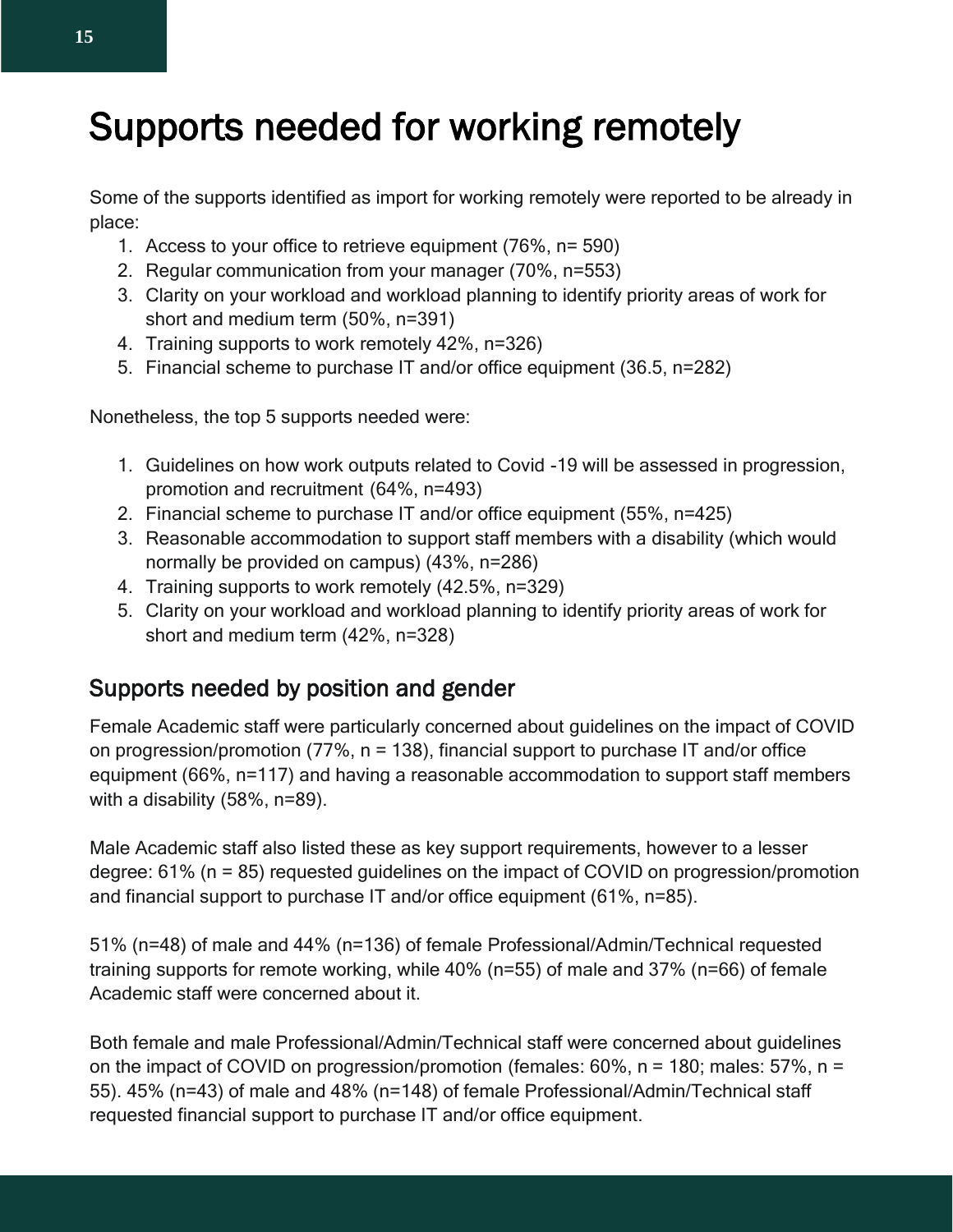|                      |                | male           | female | other          | <b>Total</b> |
|----------------------|----------------|----------------|--------|----------------|--------------|
| Guidelines on how    | Academic       | 85             | 138    | 10             | 233          |
| work outputs         |                | 61.20%         | 77.10% | 66.70%         | 70.00%       |
| related to Covid -19 | Administrative | 55             | 180    | 5              | 240          |
| will be assessed in  |                | 57.30%         | 60.00% | 83.30%         | 59.70%       |
| progression,         | Others         | $\overline{2}$ | 16     | 2              | 20           |
| promotion and        |                | 22.20%         | 69.60% | 100.00%        | 58.80%       |
| recruitment          | Total          | 142            | 334    | 17             | 493          |
|                      |                | 58.20%         | 66.50% | 73.90%         | 64.10%       |
| Financial scheme to  | Academic       | 85             | 117    | 11             | 213          |
| purchase IT and/or   |                | 61.60%         | 65.70% | 73.30%         | 64.40%       |
| office equipment     | Administrative | 43             | 148    | $\overline{2}$ | 193          |
|                      |                | 45.30%         | 48.40% | 33.30%         | 47.40%       |
|                      | Others         | 4              | 13     | $\overline{2}$ | 19           |
|                      |                | 44.40%         | 54.20% | 100.00%        | 54.30%       |
|                      | Total          | 132            | 278    | 15             | 425          |
|                      |                | 54.50%         | 54.70% | 65.20%         | 55.00%       |
| Reasonable support   | Academic       | 47             | 89     | 5              | 141          |
| accommodation to     |                | 37.00%         | 58.20% | 35.70%         | 48.00%       |
| staff members with   | Administrative | 33             | 98     | 3              | 134          |
| a disability (which  |                | 37.10%         | 39.80% | 60.00%         | 39.40%       |
| would normally be    | Others         | 3              | 7      | 1              | 11           |
| provided on          |                | 37.50%         | 36.80% | 50.00%         | 37.90%       |
| campus)              | Total          | 83             | 194    | 9              | 286          |
|                      |                | 37.10%         | 46.40% | 42.90%         | 43.10%       |

Table 11: Top 3 supports needed for remote working by position and gender.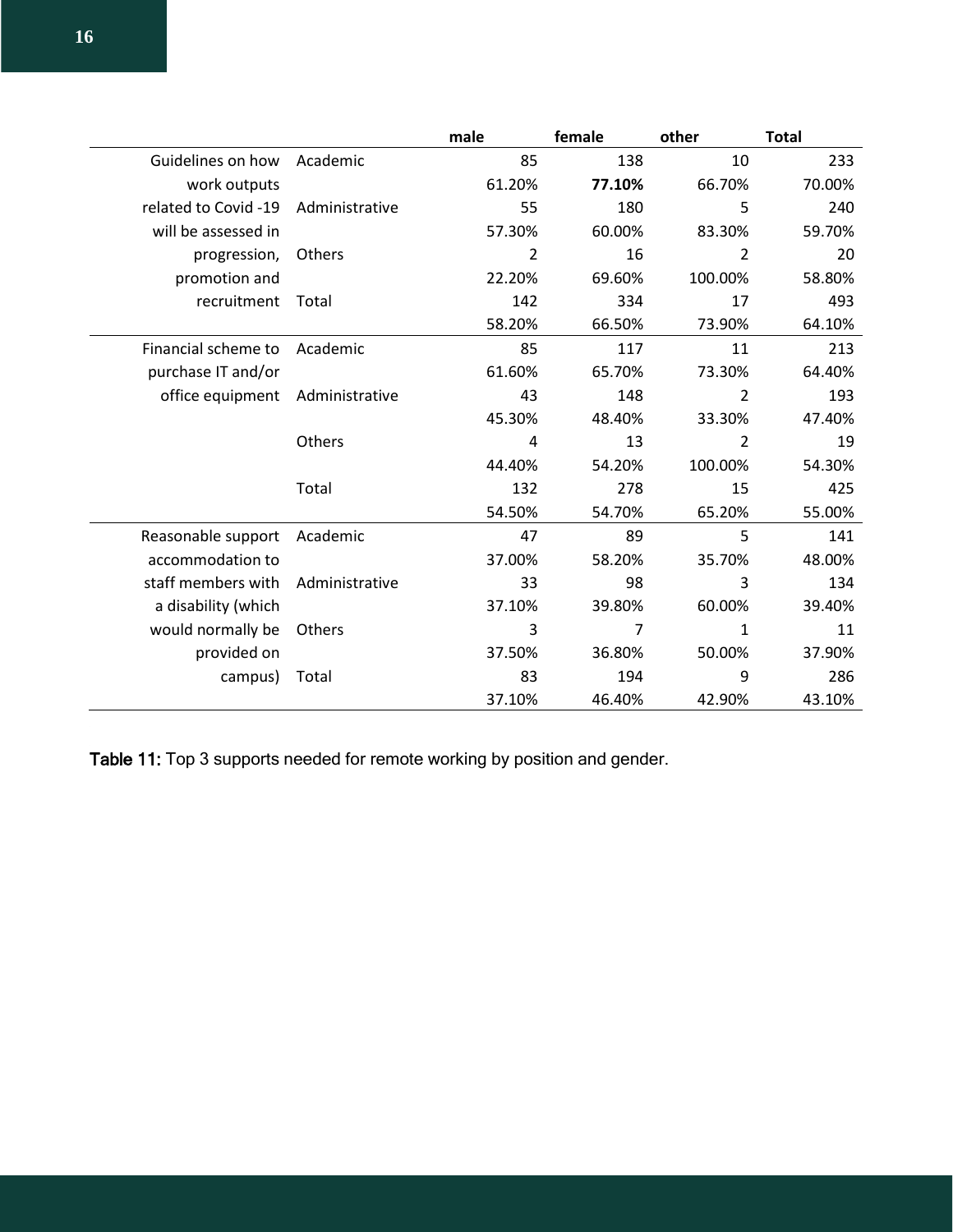### Meeting frequency

The largest proportion of staff who responded met virtually weekly (37%, n = 298). 25% ( $n=202$ ) met virtually every month, 24% ( $n=194$ ), met every 2-3 weeks, and 6% ( $n=49$ ) met daily. 8.6% (n =70) of staff reported never meeting their colleagues virtually.

#### Meeting frequency by position

Professional/Admin/Technical and Support staff reported meeting more regularly than Academic and Research staff. 44% (n = 191) of Professional/Admin/Technical staff met weekly versus 27.5% (n = 95) of Academic and Research staff.

The largest proportion of Academic staff met monthly (39%, n =133) versus 14% (n = 62) of Professional/Admin/Technical staff.

A further 21% (n = 72) of Academic staff met every 2-3 weeks versus 26% (n = 114) of Professional/Admin/Technical staff.

Professional/Admin/Technical staff were more likely than Academic or Research staff to meet daily  $(9.5\% , n = 41)$  versus  $1\%$  (n = 3).

|                 | <b>Academic Staff</b> | <b>Professional/Adm</b><br>inistrative Staff | Others, includes<br><b>Support</b> | <b>Total</b> |
|-----------------|-----------------------|----------------------------------------------|------------------------------------|--------------|
| N               | 345                   | 432                                          | 36                                 | 813          |
| <b>Daily</b>    | 3                     | 41                                           | 5                                  | 49           |
|                 | 0.90%                 | 9.50%                                        | 13.90%                             | 6.00%        |
| Weekly          | 95                    | 191                                          | 12                                 | 298          |
|                 | 27.50%                | 44.20%                                       | 33.30%                             | 36.70%       |
| Every 2-3 weeks | 72                    | 114                                          | 8                                  | 194          |
|                 | 20.90%                | 26.40%                                       | 22.20%                             | 23.90%       |
| <b>Monthly</b>  | 133                   | 62                                           | 7                                  | 202          |
|                 | 38.60%                | 14.40%                                       | 19.40%                             | 24.80%       |
| <b>Never</b>    | 42                    | 24                                           | 4                                  | 70           |
|                 | 12.20%                | 5.60%                                        | 11.10%                             | 8.60%        |

Table 12: Meeting frequency by position.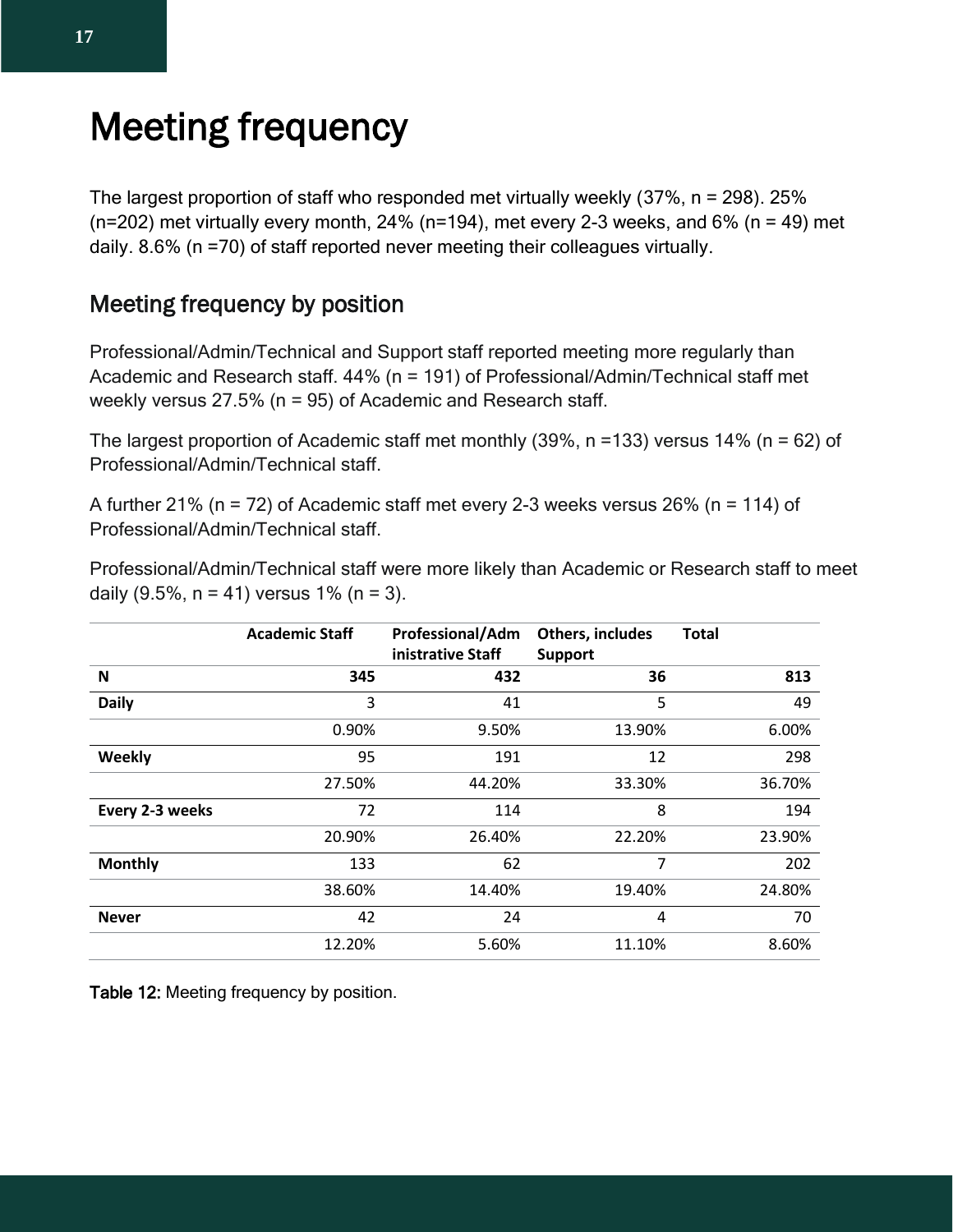### Impact of working remotely on relationships with colleagues

The majority of staff (80%,  $n = 516$ ) reported that working remotely has changed how they work with colleagues.

The position that was most likely to report changes were Support staff/Other (90%, n=27). Both Male Professional/Admin/Technical staff (82%, n=77) and Male Academics (83%, n=94) reported more changes than their female counterparts (Admin 77%, n=193 and Academic 79%, n=112).

Key themes in the staff comments include:

- 1. Feelings of isolation and disconnection, lack of interaction with colleagues.
- 2. Lack of casual and spontaneous interactions, perceived as beneficial.
- 3. The difficulties of the interactions being totally virtual, longer and multiple meetings, more emails, more effort to progress small issues.
- 4. Positive sides of online work reported: increased productivity, less barriers in communicating with other departments, more appreaciation for colleagues.

59.5% (n=407) of staff reported they felt as much part of their teams as they did prior to remote working, while 40.5% (n=277) did not. Academic and Research staff were least likely to still feel part of their team, with 53.7% (n = 152) of respondents reporting that they did not feel part of their team versus 30.2% (n = 113) of Professional/Admin/Technical staff.

Female staff (63.1%, n=284) were more likely than their male counterparts (53.5%, n=114) to report feeling as much a part of the team. Staff that declared as non-binary or other were less likely to feel part of a team (43%, n=9).

|        |     | <b>Academic Staff</b> | Professional/Ad<br>ministrative<br><b>Staff</b> | Others, includes<br><b>Support</b> | <b>Total</b> |
|--------|-----|-----------------------|-------------------------------------------------|------------------------------------|--------------|
| male   | yes | 51                    | 58                                              | 5                                  | 114          |
|        |     | 43%                   | 66%                                             | 71%                                | 54%          |
|        | no  | 67                    | 30                                              | 2                                  | 99           |
|        |     | 57%                   | 34%                                             | 29%                                | 47%          |
| female | yes | 75                    | 200                                             | 9                                  | 284          |
|        |     | 50%                   | 71%                                             | 50%                                | 63%          |
|        | no  | 76                    | 81                                              | 9                                  | 166          |
|        |     | 50%                   | 29%                                             | 50%                                | 37%          |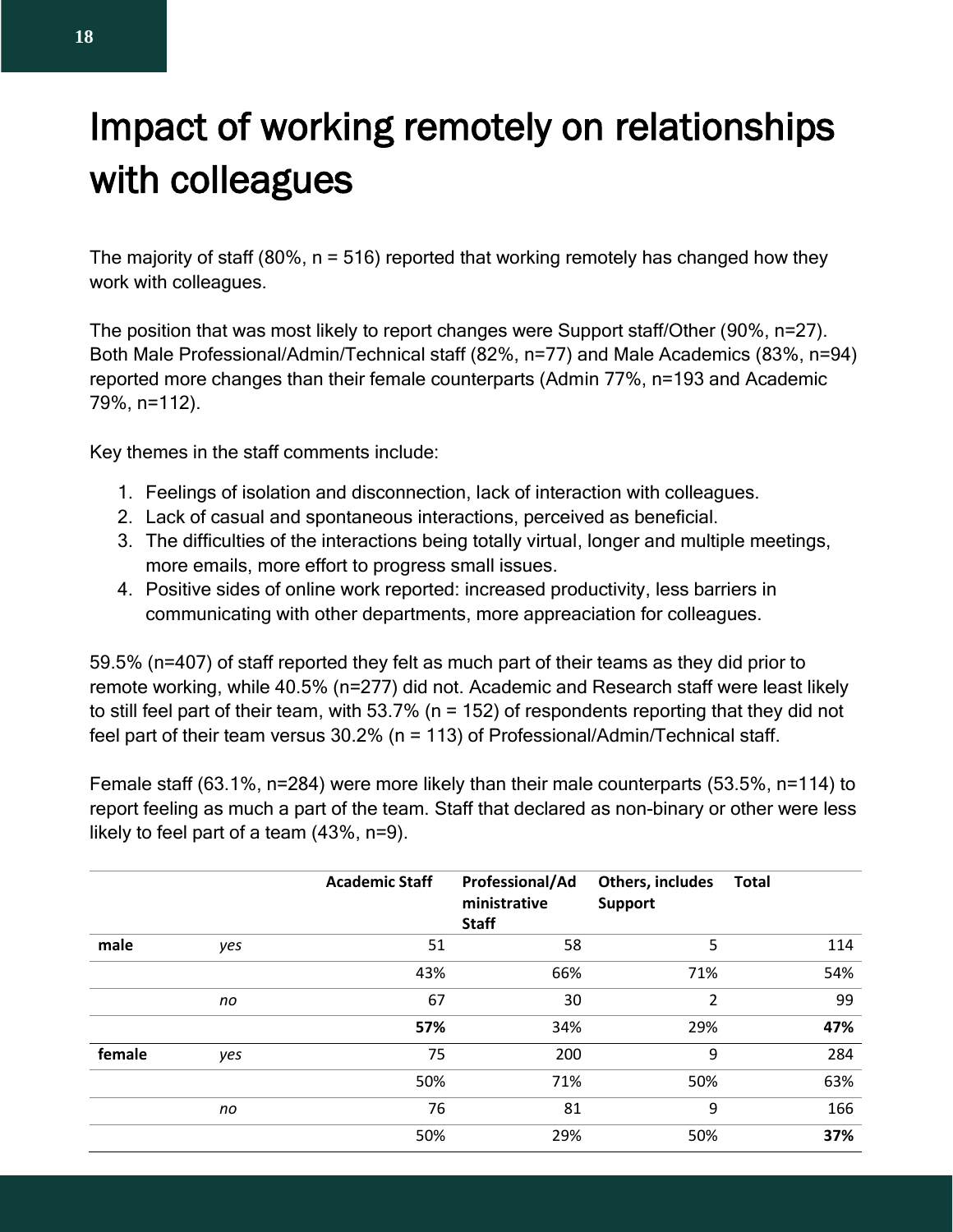| other | yes |       |     |     |       |
|-------|-----|-------|-----|-----|-------|
|       |     | 36%   | 60% | 50% | 43%   |
|       | no  |       |     |     |       |
|       |     | 64.3% | 40% | 50% | 57.1% |

Table 13: Feel part of the team by position and gender.

Key themes in the comments include:

- 1. Less freedom of interaction (more "transactional" interactions now).
- 2. Feeling close to a smaller group of colleagues but more distant from larger group/institution as a whole.
- 3. Feeling more isolated from colleagues.
- 4. Some staff report feeling part of a team because everybody is affected by the pandemic ("we are in this together", "we are in the same boat").

Despite the challenges,  $91.5\%$  (n = 727) of staff who responded would like to work remotely in some way going forward. 56.3% ( $n = 447$ ) of staff would like to work remotely several times per week, 19.1% (n = 152) would like to work remotely daily and 16.1 (n=128) would like to work remotely several times per month.  $8.4\%$  (n = 67) do not want to work remotely.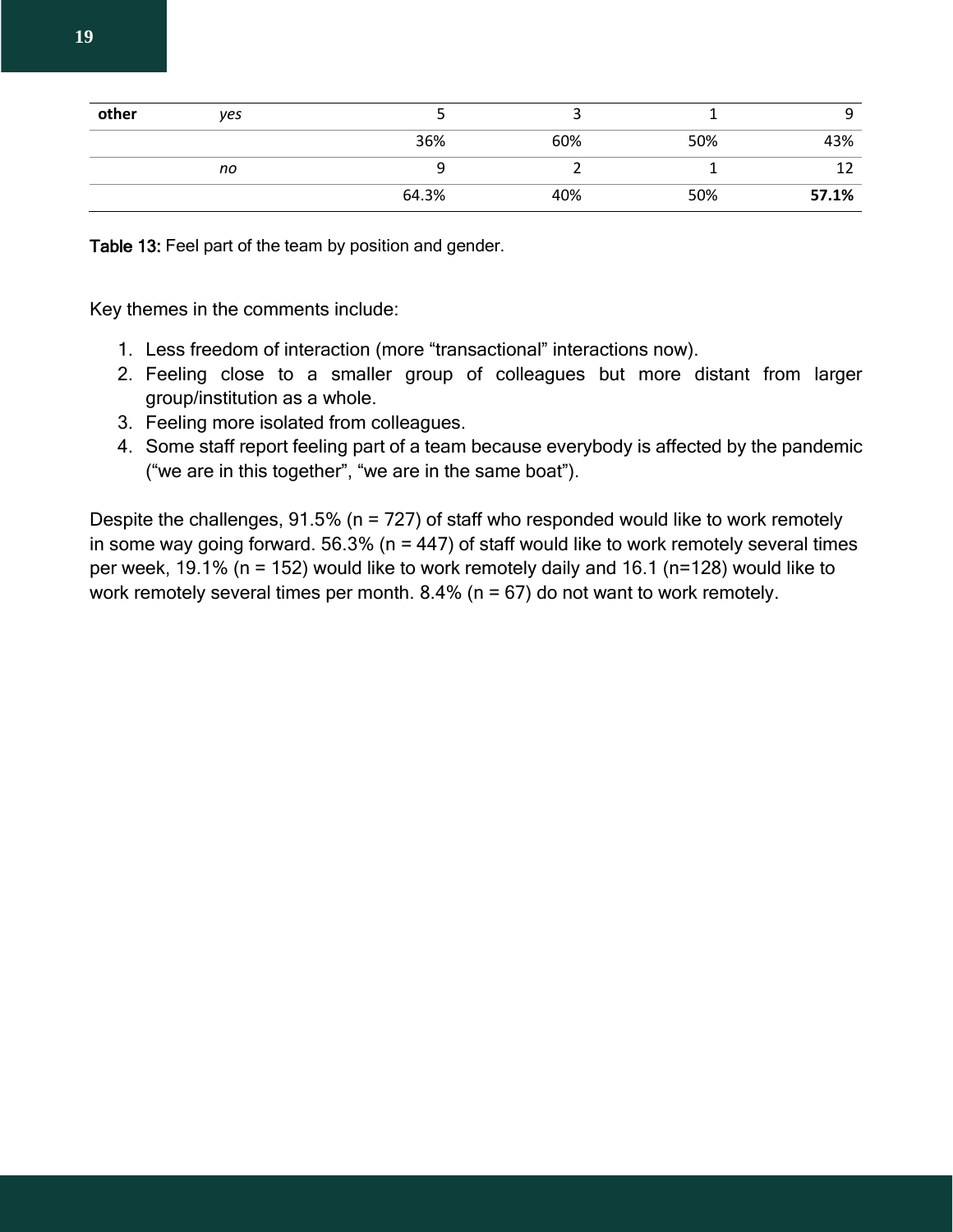### Availability of equipment required

84.7% (n=670) of staff reported they had all the equipment needed in order to do their work from home, of which some provided the equipment themselves (13.8%, n=109), some got the equipment from UL (18.2%, n=144) and a combination of both (52.7%, n=417). 15.3% (n=121) reported not having all the equipment needed to work from home.

The majority (85%,  $n = 673$ ) of staff who responded have a dedicated workspace at home, without too many interruptions.

Most staff who responded had adequate broadband to work efficiently  $(84.3\%$ , n = 669).

### Availability of equipment by position

17.3% (n = 58) of Academic/Research staff, 14.2% (n = 60) of Professional/Admin/Technical staff and  $9\%$  (n = 3) of Other/support staff reported not having all of the equipment they needed.

18.9% (n = 64) of Academic staff, 11.8% (n = 50) of Professional/Admin/Technical staff and 21.2% (n=7) of Support/Other staff do not have a dedicated workspace at home.

21.3% (n = 72) of Academic and Research staff do not have adequate broadband to work efficiently.

Key themes regarding broadband access in the staff comments include:

- 1. Broadband mostly available but speed/quality/consistency is a huge issue. Cost is also a barrier for some staff.
- 2. Several staff need to hotspot from their mobile phone.
- 3. Overall perception of improvement of service provided and solutions found since the pandemic started. But time and money personally invested to achieve the improvements.